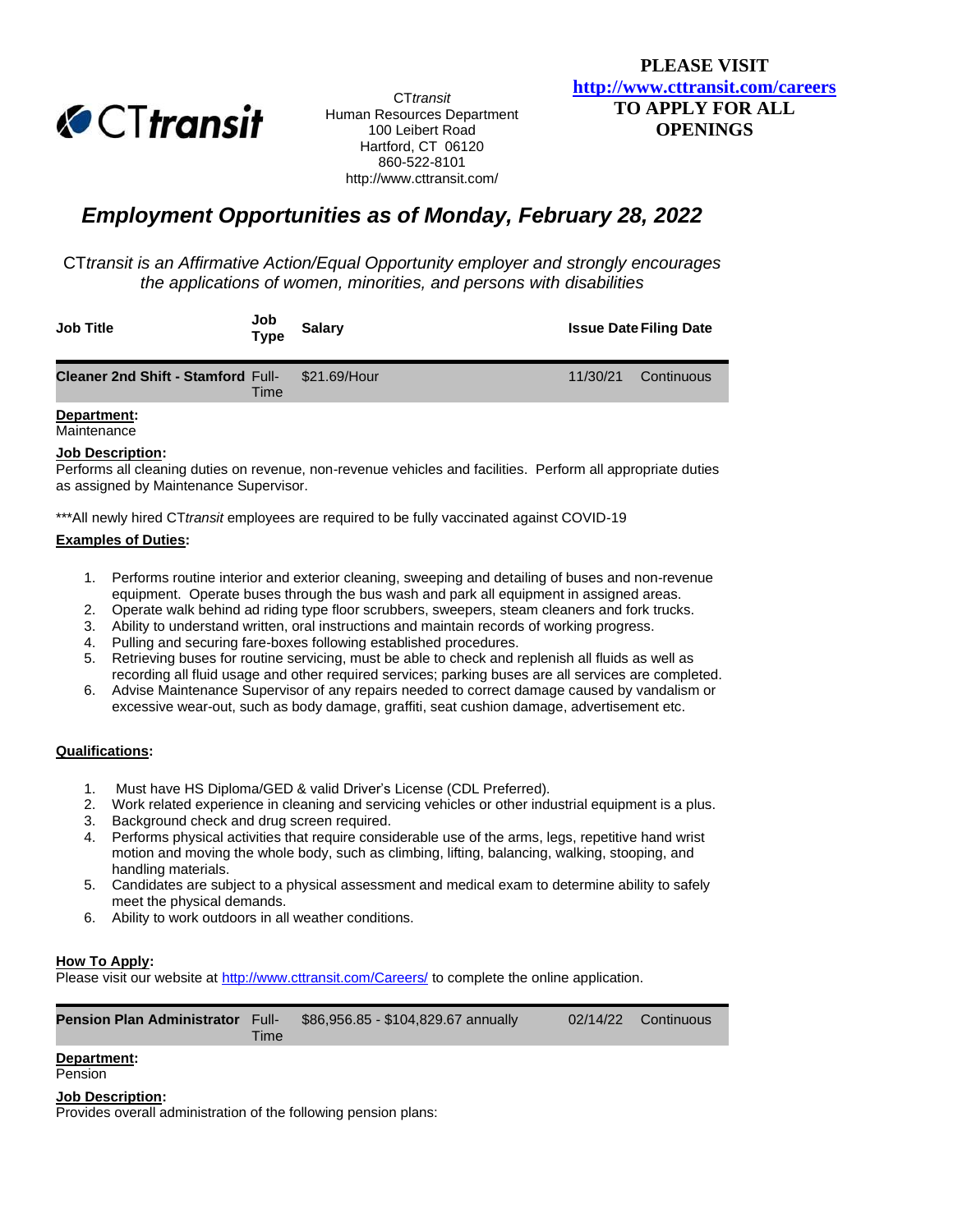- 1. Pension Plan for Employees of H.N.S. Management Company, Inc., Represented by The A.T.U.
- 2. H.N.S. Management Company, Inc., Retirement Plan.
- 3. H.N.S. Management Company, Inc., 401(K) Savings Plan.

Performs other retirement related services for the Company as needed. The position is primarily funded out of the Union and Salaried pension plans. All time worked for the Company is paid for by the Company and includes administrative work for the 401(K) Savings Plan.

## **Examples of Duties:**

## *For all 3 Retirement Plans*

- 1. Prepares and files all federal tax returns (Form 5500) and Annual Statements Identifying Separated Participants with Vested Benefit forms (8955-A) on an annual basis.
- 2. Ensures plans are in compliance with deferral regulations including the preparation and distribution of all required participant/regulatory notices. Responsible for communications between regulatory agencies (IRS,PBGC, and Department of Labor) and plan sponsor with respect to retirement plans.
- 3. Coordinates all legal, actuarial and audit services for the plans, Responsible for responding to all requests resulting from on-site audits by IRS, DOL and plan auditors.
- 4. Schedules, facilitates, and records the minutes associated with all Trustees' meetings.
- 5. Liaison with servicers providing recordkeeping functions for the plans.
- 6. Updates Summary Plan Description booklet as required and distributes to all plan participants.
- 7. Ensures highly compensated testing is completed and plans are in compliance.
- 8. Monitors governmental and regulatory bulletins to keep abreast of changes that may impact the plans.
- 9. Oversees the review of Qualified Domestic Relations Orders (QDROÂ's). Ensures separate accounts are established for Alternate Payees.

## *For the Union and Salaried Pension Plans*

- 1. Prepares the yearly census files (the Renewal Data List) for annual actuarial plan valuations.
- 2. Prepares and distributes the Annual Employee Benefit and Early and Normal Retirement Notices to participants.
- 3. Calculates the benefits for participants such as normal, early, and late retirement as well as vested deferred pensions and pension refunds. Determines the taxable and tax-free portions of all pension payments.
- 4. Responsible for filing required PBGC submissions and making annual PBGC payments.
- 5. Responsible for the monthly pension payrolls. Changes to pensioner data, amounts, federal/state taxes, and medical deductions are submitted to the servicer on a monthly basis. In-house excel files are updated for any changes to the Federal/State tax tables.
- 6. Prepares and distributes monthly activity reports for the Trustees.
- 7. Responsible for the timely submission of employee and employer contributions to the Trust accounts. Ensures quarterly and annual employer minimum requirement amounts are met.
- 8. Responsible for issuance of any applicable Form 1099-NECs.
- 9. Responsible for processing of alternative investment capital calls, distributions and invoices.

## *For the 401(k) Savings Plan*

- 1. Approves and processes participant Pre-Tax and Roth contribution changes and weekly contribution transmittals. Ensures record keeper is notified of participant status changes.
- 2. Coordinates participant education programs and communicates plan changes to employees.
- 3. Oversees withdrawal processing administered by record keeper.
- 4. Oversees Auto-enrollment and Auto-increase programs administered by record keeper.
- 5. Facilitates rollovers into the Plan.

## *Administrative*

- 1. Supervision of Pension Plan Accountant.
- 2. Works cooperatively with Boards of Trustees and all levels of personnel
- 3. Attends in-service training, seminars or other opportunities for professional development as made available by the Agency.
- 4. Other duties and administrative responsibilities as assigned by the Boards.
- 5. Provides guidance to participants with respect to retirement planning, and plan provisions.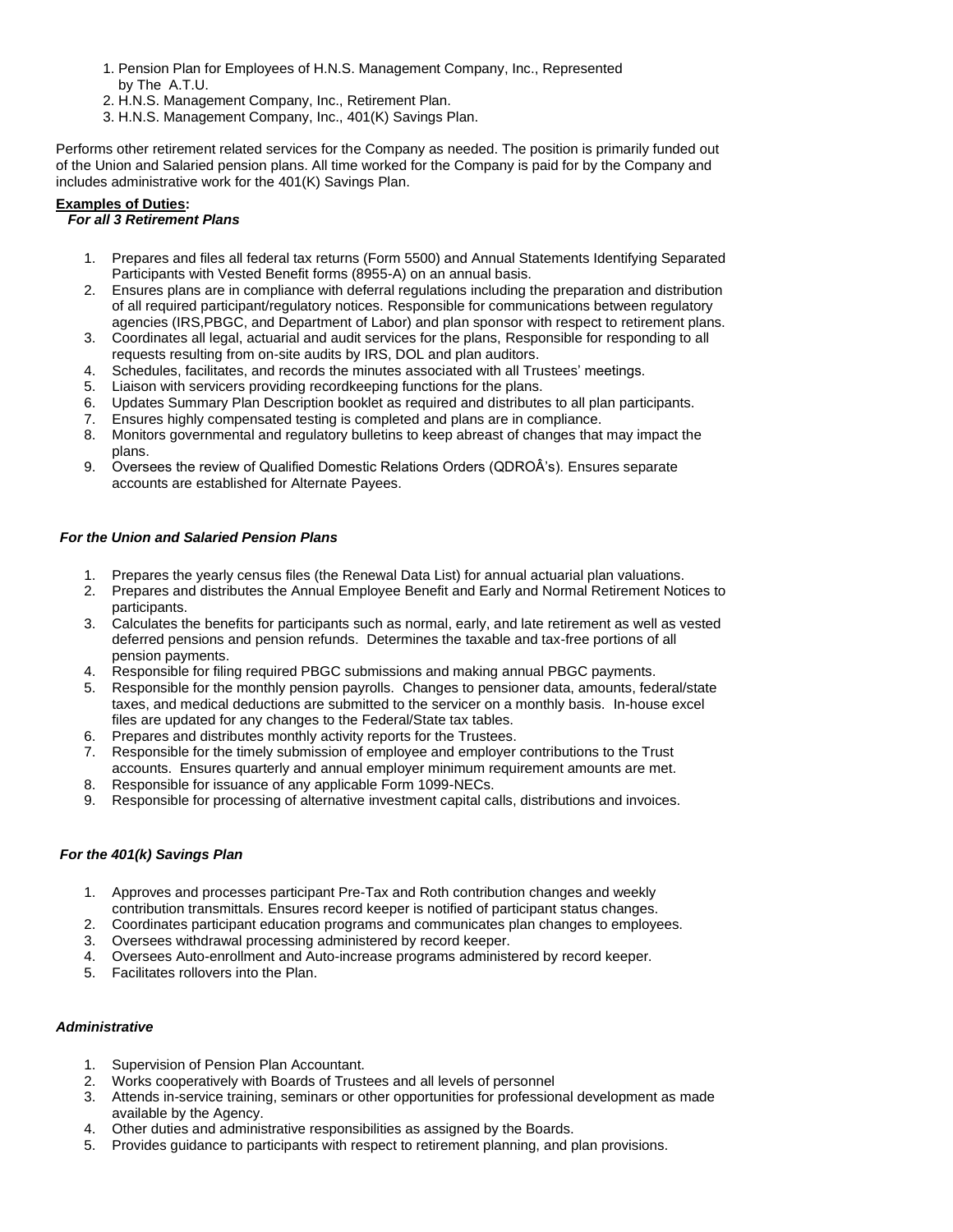6. Maintains beneficiary information for participants in the three plans.

## **Qualifications:**

- 1. Bachelor's degree in accounting, business administration, or related field. A Certified Public Accountant certificate or post-graduate education in these fields is desirable. An understanding of the applicable Federal Income Tax laws and computer programs (word processing, spread sheet and data base) is a must for this position. Significant post graduate training of a specialized nature in the areas of accounting, benefits and pension plan administration, taxes, or financial management may be a substitute for a portion of the work experience requirement.
- 2. Five (5) years of professional, full time accounting experience, including some supervisory and management experience. Significant financial accounting and income tax experience is highly desirable and may be substituted for a portion of the education requirement.
- 3. Must be able to work independently and handle confidential information. The ability to prioritize projects is a must.

## **How To Apply:**

Please visit our website at <http://www.cttransit.com/Careers/> to view full job description and apply. **Please attach a Resume and Cover Letter to include salary expectation.**

| Superintendent of<br>Transportation | Time | Full- \$71,611.53 - \$86,330.32 annually | 02/14/22 02/28/22 |  |
|-------------------------------------|------|------------------------------------------|-------------------|--|
|                                     |      |                                          |                   |  |

**Department:**

Transportation Administration

## **Job Description:**

Assists and acts in place of Division Manager as required to direct and monitor all transportation activities including dispatching, work distribution, supervision of street operations, and performance of Bus Operators to ensure safe, reliable, responsive service within the New Haven Division. Responsible for the day-to-day supervision of the Transportation Supervisors and Bus Operators.

#### **Examples of Duties:**

- 1. Assists Division Manager in overseeing daily revenue service bus operations and administration to ensure compliance with CT*transit*, federal, state, local, and contractual requirements, conformity with operations performance goals, and responsiveness to customer expectations in the New Haven Division.
- 2. Assists in monitoring division performance against safety, reliability, and customer service goals and in evaluating policies, procedures, and work processes to ensure safe, reliable, customer focused and cost-effective service that achieves CT*transit* goals within required budget and timeframes.
- 3. Assists Division Manager in the identification and analysis of organizational issues and problems and oversees projects and programs to improve service, organizational performance, and morale.
- 4. Coordinates problem-solving within Transit Services and among many departments and initiates projects and programs to improve service, routing, bidding, organizational performance, and morale.
- 5. Coordinates and collaborates with the Division Administrative Officer in the interviewing and selection of prospective Bus Operator Trainees.
- 6. Assists in the selection of Bus Operators for the Supervisor in Training program and oversees and evaluates their performance while in the program.
- 7. Monitors Operators' job performance records; accident, attendance and complaint/commendation. Oversees Bus Operator infractions and initiates appropriate action on these.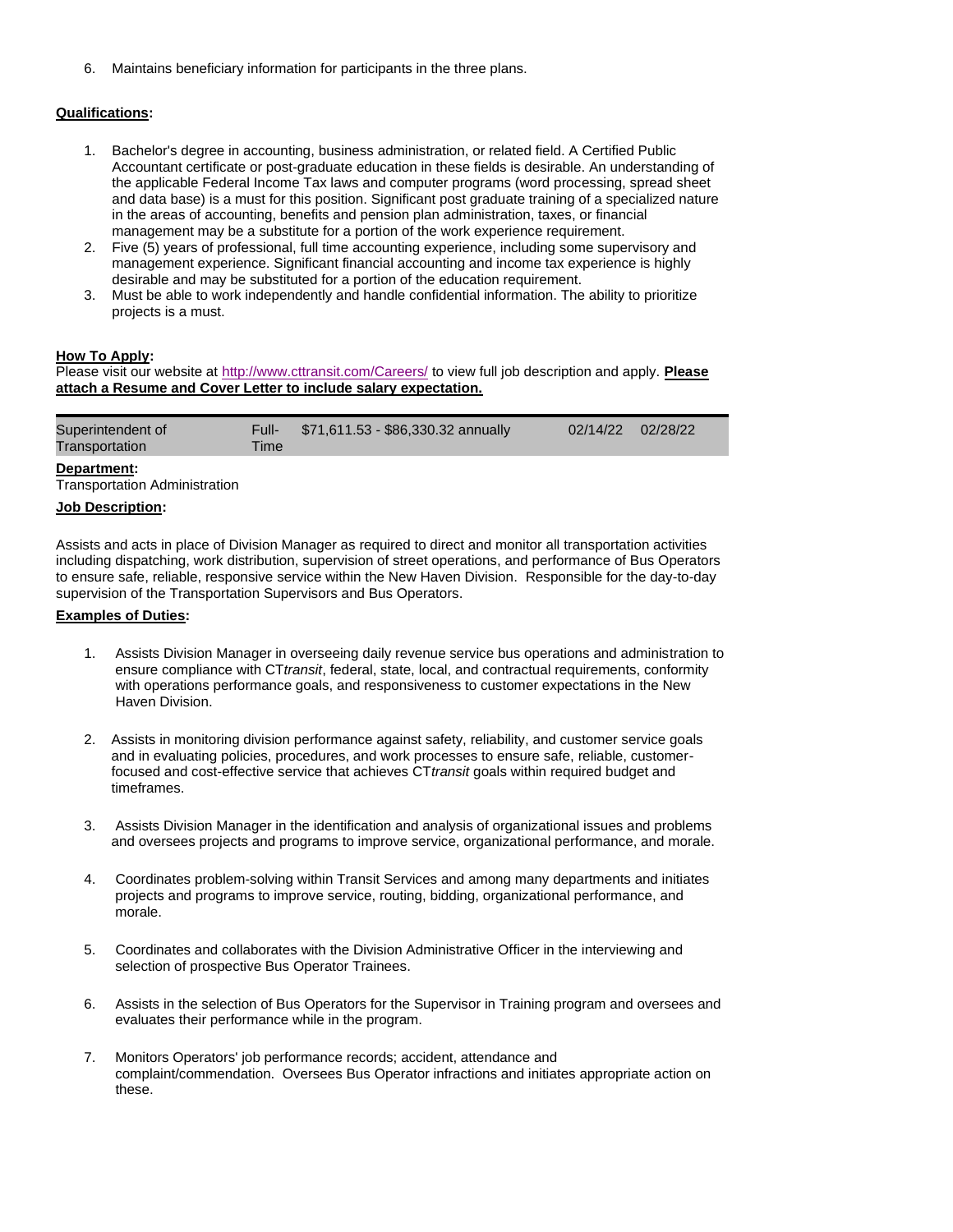- 8. Communicates performance expectations to Transportation Supervisors and Bus Operators, regularly monitors and evaluates performance against expectations, and offers positive and constructive feedback to improve performance. Coaches and counsels Operators or Supervisors regarding performance, provides recognition and administers discipline as provided by Company policies and procedures.
- 9. Assists the Division Manager as directed in all aspects of managing and administering the division, provides analysis and recommendations for problem solving, efficient and effective operational issue resolutions.
- 10. Leads discussions with union representatives and employees regarding grievances and labor issues as assigned; reviews and evaluates major grievance issues and disciplinary actions of hourly employees; recommends and initiates appropriate action; and represents the Company in proceedings concerning unemployment compensation, grievance arbitrations, as assigned.
- 11. Represents the company at meetings, conferences with other organizations/officials, and manages special projects as required.
- 12. Assumes the responsibilities of the Division Manager in his/her absence.
- 13. Assists in managing problems and emergencies involving New Haven Division service on a 24 hour basis.
- 14. Work cooperatively with all levels of personnel.
- 15. Attends in-service training, seminars or other opportunities for professional development as made available by the Agency. Provides training for Agency personnel as required. Actively participates in staff meeting, trainings, etc.
- 16. Has thorough working knowledge of Agency policies and procedures.
- 17. Other duties and responsibilities as assigned.

## **Qualifications:**

- 1. Minimum possession of a High School Diploma/GED. A college degree or other preparatory technical, managerial, and supervisory training is highly desirable.
- 2. A minimum of three (3) years of increasingly responsible supervisory or managerial experience and demonstrated effectiveness in supervising public transportation operations and staff is required. Appropriate preparatory training beyond high school or the attainment of technical skills and knowledge in a relevant non-supervisory position may be substituted for a portion of the experience requirement.
- 3. Knowledge and understanding of transit operations, policies, procedures, regulatory requirements, safety and customer service requirements, transportation technology, and union contract provisions is required.
- 4. Knowledge of the principles of management and supervision including planning and project management is essential, along with supervisory skills for managing and improving job performance.
- 5. Demonstrated effectiveness in written and oral communication, interpersonal skills, tact and diplomacy in building commitment, and achieving results for the organizations goals.
- 6. Valid drivers' license and the ability to be insured by our insurance company throughout employment. Individual may be required to travel in the course of their daily work.
- 7. Proficient in software programs (word processing, spreadsheet and database), experience with MS Office Operating Systems preferred, Internet applications and utilization of all relevant office equipment. The ability to learn quickly internal software programs. Must be able to handle confidential information.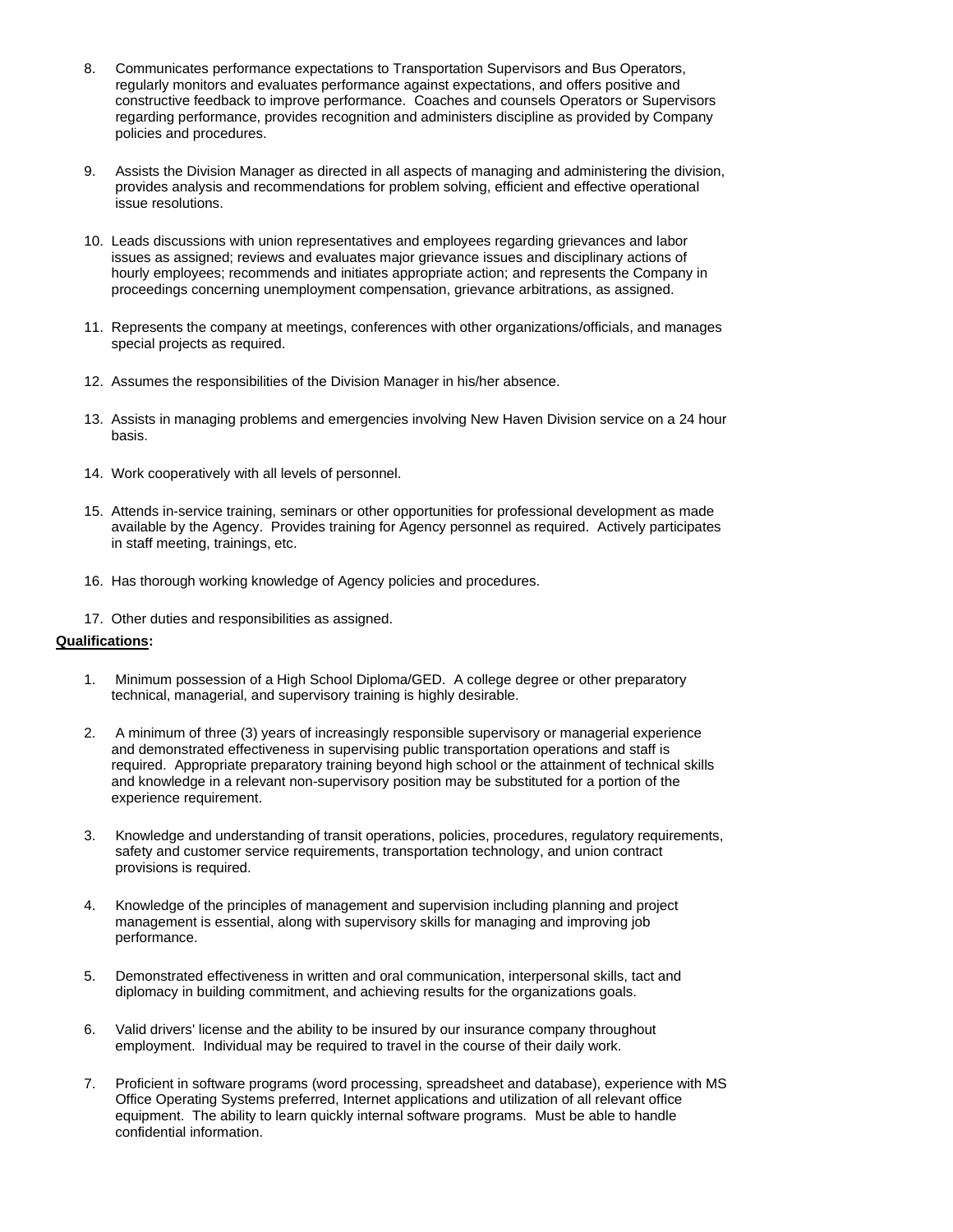8. The ability to prioritize projects and to work both independently and in a team environment.

## **How To Apply:**

For full job description and to apply please visit [https://www.governmentjobs.com/careers/cttransit\](https://www.governmentjobs.com/careers/cttransit/)

| <b>Technician (Diesel Preferred) Full-</b> | \$32.95/Hour | 11/19/21 Continuous |
|--------------------------------------------|--------------|---------------------|
| 2nd Shift - Stamford<br>Time               |              |                     |

## **Department:**

# **Maintenance**

# **Job Description:**

Heavy-duty technician (diesel preferred) to perform maintenance on CT*transit'*s fleet of buses.

## **Work Schedule:**

2nd Shift - Tuesday - Saturday (Sun/Mon off)

\*\*\*All newly hired CT*transit* employees are required to be fully vaccinated against COVID-19

#### **Examples of Duties:**

Duties include to diagnose & correct mechanical problems in hydraulics, electrical systems, A/C, air brakes & bus mechanic systems. Operate buses on property and for road tests, also required to respond to service calls for breakdowns while buses are in service.

#### **Qualifications:**

High School Diploma/GED, must be at least 21 years of age, valid driver license (CDL license is required and must be obtained within 90 days of employment) and three (3) years of heavy duty fleet mechanic experience (diesel preferred). Specialized schooling may be substituted for a portion of the work experience.

## **How To Apply:**

Please visit our website a[t http://www.cttransit.com/Careers/](http://www.cttransit.com/Careers/) to complete the on-line application.

| <b>Technicians - Hartford</b> | <b>Time</b> | Full- \$32.70/Hour | 01/25/22 Continuous |
|-------------------------------|-------------|--------------------|---------------------|
|                               |             |                    |                     |

## **Department:**

**Maintenance** 

#### **Job Description:**

Heavy-duty technician (diesel preferred) to perform maintenance on CT*transit'*s fleet of buses.

#### **Examples of Duties:**

Duties include to diagnose & correct mechanical problems in hydraulics, electrical systems, A/C, air brakes & bus mechanic systems. Operate buses on property and for road tests, also required to respond to service calls for breakdowns while buses are in service.

#### **Qualifications:**

High School Diploma/GED, must be at least 21 years of age, valid driver license (CDL license is required and must be obtained within 90 days of employment) and three (3) years of heavy-duty fleet mechanic experience (diesel preferred). Specialized schooling may be substituted for a portion of the work experience.

#### **How To Apply:**

Visit our website at<http://www.cttransit.com/Careers/> and complete the on-line application.

| <b>Timekeeper (Hartford PT)</b> | Time | Part- \$18.00 - \$20.00 hourly | 02/17/22 03/03/22 |  |
|---------------------------------|------|--------------------------------|-------------------|--|
|---------------------------------|------|--------------------------------|-------------------|--|

#### **Department:**

Finance

#### **Job Description:**

This position has a key role in Calculating pay hours and pay for salaried and bargaining unit employees in the Hartford Division.

## **Examples of Duties:**

- 1. Perform all timekeeping functions for the Hartford bus operators based on the union contract language.
- 2. Prepares weekly timekeeping records and payrolls for maintenance and salaried employees.
- 3. Calculates pay hours and pay for both salaried and bargaining unit employees.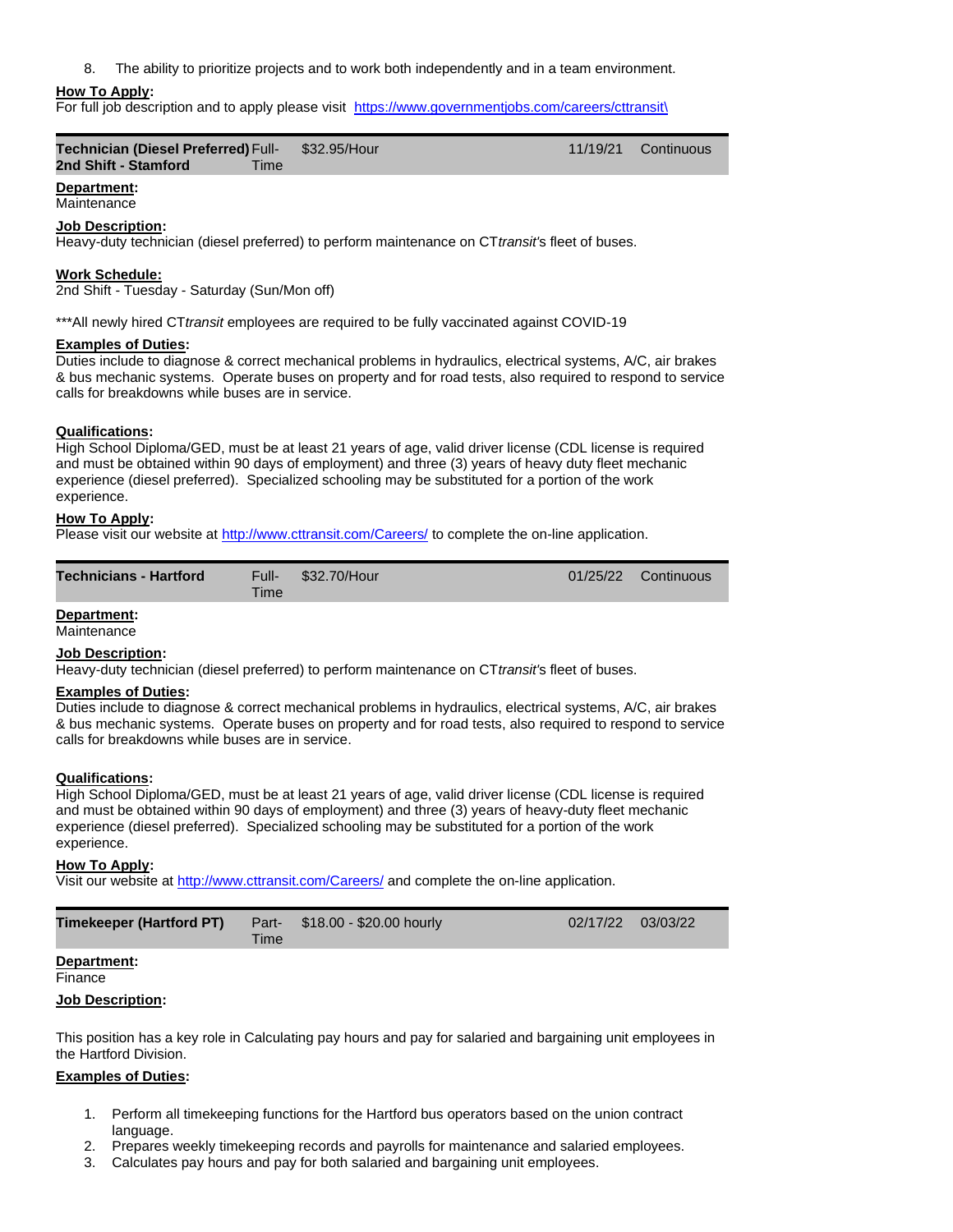- 4. Prepares various payroll reports pursuant to policy and procedural direction received from the Payroll Administrator.
- 5. Attends in-service training, seminars or other opportunities for professional development as made available by the Agency. Provides training for Agency personnel as required. Actively participates in staff meetings, trainings, etc.
- 6. Has thorough working knowledge of Agency policies and procedures.
- 7. Other duties and responsibilities as assigned.

# **Qualifications:**

- 1. Minimum possession of High School Diploma/GED is required. Associates Degree or College degree level course work or other specialized training in math, accounting, business administration, or other relevant areas is highly desirable and may be substituted for a portion of the work experience requirement.
- 2. Minimum of two (2) years of performing administrative/clerical duties.
- 3. Basic understanding of payroll and payroll tax processes with excellent math, analytical, customer service, and communication skills; a positive attitude along with the ability to successfully operate as a single contributor and as a team member
- 4. Proficient in Microsoft Office- Outlook, Excel, Word, PowerPoint, Internet applications and utilization of all relevant office equipment. The ability to learn quickly internal software programs. Must be able to handle confidential information.
- 5. The ability to prioritize projects and have excellent communication (especially verbal), interpersonal skills, tact and diplomacy. Ability to work both independently and in a team environment.

03/03/22

6. Must have an acceptable credit rating necessary for bonding of employees who handle cash and payroll.

# **How To Apply:**

For full description and to apply please visit our careers website [https://www.governmentjobs.com/careers/cttransit\](https://www.governmentjobs.com/careers/cttransit/)

| <b>Timekeeper (New Haven PT)</b> Part- $$18.00 - $20.00$ hourly<br>Time | 02/17/22 |
|-------------------------------------------------------------------------|----------|
|                                                                         |          |

## **Department:**

Finance

## **Job Description:**

This position has a key role in Calculating pay hours and pay for salaried and bargaining unit employees in the New Haven Division.

# **Examples of Duties:**

- 1. Perform all timekeeping functions for the Hartford bus operators based on the union contract language.
- 2. Prepares weekly timekeeping records and payrolls for maintenance and salaried employees.
- 3. Calculates pay hours and pay for both salaried and bargaining unit employees.
- 4. Prepares various payroll reports pursuant to policy and procedural direction received from the Payroll Administrator.
- 5. Attends in-service training, seminars or other opportunities for professional development as made available by the Agency. Provides training for Agency personnel as required. Actively participates in staff meetings, trainings, etc.
- 6. Has thorough working knowledge of Agency policies and procedures.
- 7. Other duties and responsibilities as assigned.

# **Qualifications:**

- 1. Minimum possession of High School Diploma/GED is required. Associates Degree or College degree level course work or other specialized training in math, accounting, business administration, or other relevant areas is highly desirable and may be substituted for a portion of the work experience requirement.
- 2. Minimum of two (2) years of performing administrative/clerical duties.
- 3. Basic understanding of payroll and payroll tax processes with excellent math, analytical, customer service, and communication skills; a positive attitude along with the ability to successfully operate as a single contributor and as a team member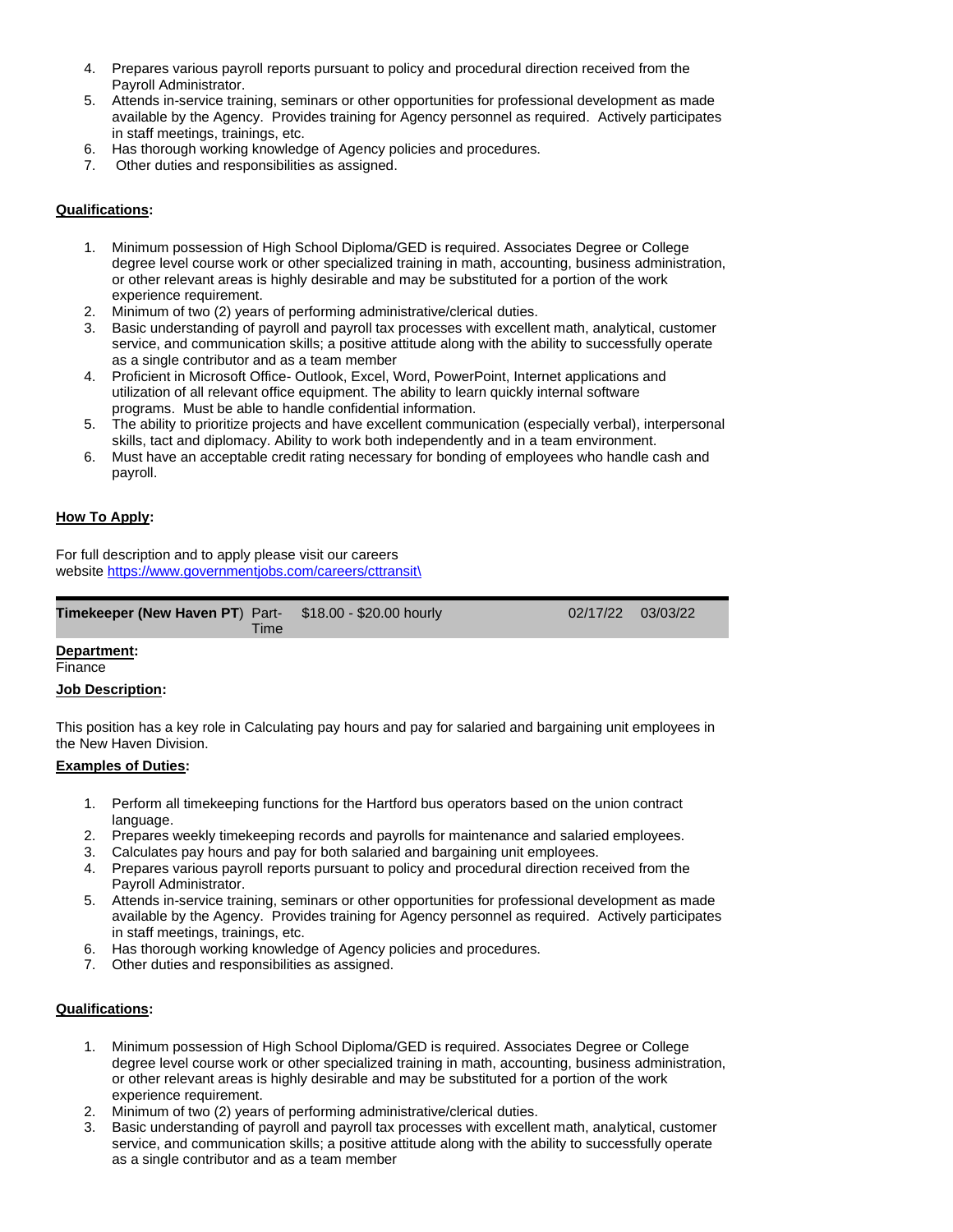- 4. Proficient in Microsoft Office- Outlook, Excel, Word, PowerPoint, Internet applications and utilization of all relevant office equipment. The ability to learn quickly internal software programs. Must be able to handle confidential information.
- 5. The ability to prioritize projects and have excellent communication (especially verbal), interpersonal skills, tact and diplomacy. Ability to work both independently and in a team environment.
- 6. Must have an acceptable credit rating necessary for bonding of employees who handle cash and payroll.

# **How To Apply:**

For full job description and to apply please visit our career website at [https://www.governmentjobs.com/careers/cttransit\](https://www.governmentjobs.com/careers/cttransit/)

| <b>Timekeeper (Stamford PT)</b> Part- \$18.00 - \$20.00 hourly | Time | 02/17/22 03/03/22 |  |
|----------------------------------------------------------------|------|-------------------|--|
|                                                                |      |                   |  |

# **Department:**

#### Finance

## **Job Description:**

This position has a key role in Calculating pay hours and pay for salaried and bargaining unit employees in the Stamford Division.

## **Examples of Duties:**

- 1. Perform all timekeeping functions for the Hartford bus operators based on the union contract language.
- 2. Prepares weekly timekeeping records and payrolls for maintenance and salaried employees.
- 3. Calculates pay hours and pay for both salaried and bargaining unit employees.
- 4. Prepares various payroll reports pursuant to policy and procedural direction received from the Payroll Administrator.
- 5. Attends in-service training, seminars or other opportunities for professional development as made available by the Agency. Provides training for Agency personnel as required. Actively participates in staff meetings, trainings, etc.
- 6. Has thorough working knowledge of Agency policies and procedures.
- 7. Other duties and responsibilities as assigned.

## **Qualifications:**

- 1. Minimum possession of High School Diploma/GED is required. Associates Degree or College degree level course work or other specialized training in math, accounting, business administration, or other relevant areas is highly desirable and may be substituted for a portion of the work experience requirement.
- 2. Minimum of two (2) years of performing administrative/clerical duties.
- 3. Basic understanding of payroll and payroll tax processes with excellent math, analytical, customer service, and communication skills; a positive attitude along with the ability to successfully operate as a single contributor and as a team member
- 4. Proficient in Microsoft Office- Outlook, Excel, Word, PowerPoint, Internet applications and utilization of all relevant office equipment. The ability to learn quickly internal software programs. Must be able to handle confidential information.
- 5. The ability to prioritize projects and have excellent communication (especially verbal), interpersonal skills, tact and diplomacy. Ability to work both independently and in a team environment.
- 6. Must have an acceptable credit rating necessary for bonding of employees who handle cash and payroll.

## **How To Apply:**

For full job description and to apply please visit our career website [https://www.governmentjobs.com/careers/cttransit\](https://www.governmentjobs.com/careers/cttransit/)

| <b>WC Claims Assistant</b> | <b>Time</b> | Part- \$18.00 - \$20.00 hourly | 02/17/22 03/03/22 |  |
|----------------------------|-------------|--------------------------------|-------------------|--|
|                            |             |                                |                   |  |

**Department:** Workers Comp